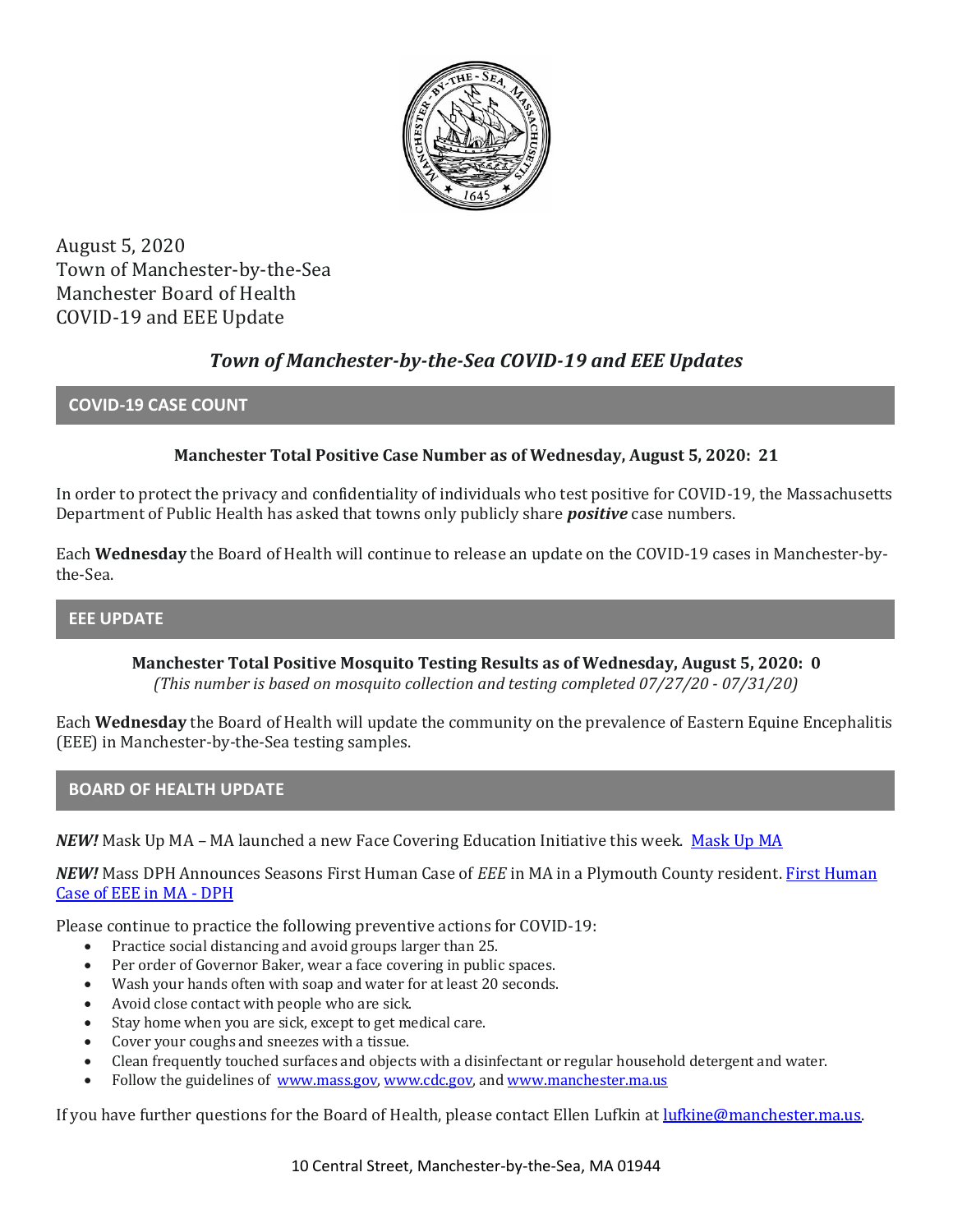

### **MANCHESTER-BY-THE-SEA COMMUNITY UPDATES**

- *NEW!* A Travel Order is in effect per order of the Governor. Rhode Island has been removed from the lowrisk state list. Please read requirements on traveling to and from Massachusetts. [MA Travel Order.](https://www.mass.gov/info-details/covid-19-travel-order)
- *NEW!* Mass DPH announces complaints related to the Governor's Travel Order are to be directed to [DPH.COVID.Complaints@mass.gov](mailto:DPH.COVID.Complaints@mass.gov)
- *NEW!* COVID-19 testing site[s COVID-19 Interactive](https://memamaps.maps.arcgis.com/apps/webappviewer/index.html?id=eba3f0395451430b9f631cb095febf13) Map of Testing Sites
- *NEW!* The next Concert in Masconomo Park is Tuesday, August 11, 2020 at 6 p.m. featuring the band Studio 1. COVID-19, some new modifications are in place for public safety. Attendees will need to preregister and sit in assigned spaces[. Music in the Park Registration](https://manchesterma.myrec.com/info/activities/program_details.aspx?ProgramID=29989)
- *NEW!* Summer Fun for Kids with the Manchester Police Department. Come meet officers from the Manchester PD and have a treat! The last event in this series is Wednesday, August 12<sup>th</sup> from 6 p.m. - 7 p.m. at The Mooring.
- Governor Baker announced a new process for COVID-19 related business or workplace complaints. Residents or employees who wish to take steps to report a business or workplace that is non complaint with reopening standards and protocols may contact: Department of Labor Standards (DLS) [safepublicworkplacemailbox@mass.gov,](mailto:safepublicworkplacemailbox@mass.gov) COVID-19 Hotline 211 or the Manchester Board of Healt[h BOH](http://manchester.ma.us/DocumentCenter/View/3282/Board-of-Health-Complaint-Form-2020)  [Complaint Form](http://manchester.ma.us/DocumentCenter/View/3282/Board-of-Health-Complaint-Form-2020)
- On Monday, July 6, 2020 the Governor moved MA to Phase 3 of reopening. To view the current state guidelines please visi[t www.mass.gov](http://www.mass.gov/)
- Visit the Business Guide on the Town website to find hours and services offered by our local retail and food businesses[. Manchester Business Guide](http://manchester.ma.us/728/Business)
- 2020 Mosquito Control Plan can be found [here.](https://www.nemassmosquito.org/home/pages/manchester-sea) Opt-out instructions can be found [here.](http://manchester.ma.us/DocumentCenter/View/3214/2020-Process-To-Exclude-Property-From-Mosquito-Spraying)
- MBTS Phase 3 of Reopening Parks and Beaches is currently in effect. Phase 3 allows **resident only**, daily beach access for sunbathing and swimming. Please read these guidelines prior to your park or beach visit a[t www.manchester.ma.us](http://manchester.ma.us/)
- MA issued new grocery store guidance on April 7, 2020 limiting occupancy to 40% including employees.
- The Manchester Affordable Housing Trust (MAHT), in collaboration with Action, Inc., a Gloucester-based human and social services agency, is offering short-term rental housing and mortgage payment assistance to income eligible Manchester residents in response to job and income loss related to the COVID-19 pandemic. Contact Action, Inc. at 978-282-1000 or live chat at [Actioninc.org](https://actioninc.org/) for assistance.
- DPW has made an update to trash collection guidelines due to COVID-19. All trash must be ENTIRELY contained within a tied orange bag. Nothing must be sticking out.
- The Manchester Police Department and Council on Aging are assisting residents who need delivery of local groceries and prescriptions. To make a request please contact the Police Department at (978)526-1212